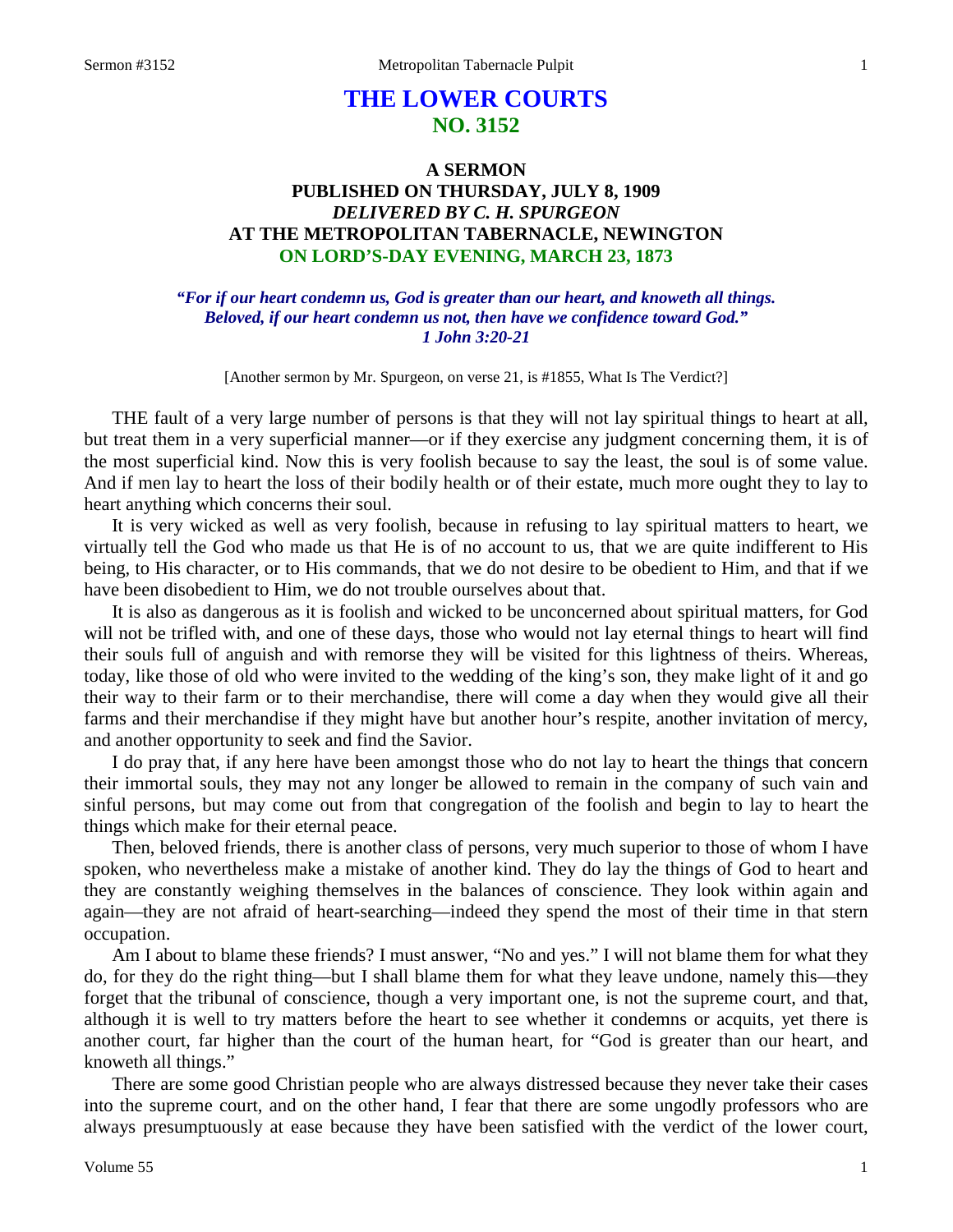which is very liable to err in its judgment, and have never presented their case before the great Judge who cannot by any means make a mistake.

I am going to speak of these two courts. First, of the lower court of the heart or conscience, and then of the higher court where He presides who is "greater than our heart, and knoweth all things." In speaking upon this subject, I shall mention four forms of verdict which may be given in the court of the heart. The first is *a correct verdict against ourselves.* The second is *an incorrect verdict against ourselves* (the first verse of our text applies to both of these). The third is *a correct verdict of acquittal* (that is in the second verse of our text). And then, lastly, I will say something about *an incorrect verdict of acquittal*, which, peradventure, our heart may sometimes give.

**I.** First, then, the apostle speaks of A CORRECT VERDICT AGAINST OURSELVES, "If our heart condemn us."

There are some persons whose hearts justly condemn them and the voice of conscience is in them the voice of God. The echo of the divine sentence, "Depart, ye cursed," is heard by them in the halls of conscience before the voice of God has spoken it—strangely contrary to echoes among men, which always follow the voice.

Conscience is saying, "You will be driven, O man, from the presence of God!" Now, in this case, the court of conscience sits under the King's arms, with the marks of divine authority displayed above its head. And conscience sitting thus as a judge, judges rightly when it judges by the Word of God. Righteous judgment must not be according to man's whim or fancy, but according to the supreme law of God—and the verdict of conscience is worth nothing unless it is so formed. The charge against the culprits is that they have broken God's law, and in the case of many of them, that they have also rejected God's mercy. They have offended against the law and the Gospel too.

There stands a prisoner at the bar and there sits conscience as the judge. And over its head I see tokens of God's authority permitting conscience to judge him. The first witness that is called against the prisoner is memory. I put to it certain questions. "Memory, what have you to say concerning the life of this man? Has he kept God's law?" And memory answers truthfully, "No." "Has he then violated it?" "Yes, thousands of times." "How long is it since he began to violate it?" "From a child." "Has he continued to do so?" "Yes, to this very hour." "Has he not repented of his sin and craved forgiveness from God?" "No, he has pretended to repent. He has had twitches of conscience—he has been alarmed at times, but he has hardened his heart and gone back to his sin and done despite to the Spirit of God." "Memory, can you tell me how often the prisoner has broken God's law?" "I cannot. Count the stars of the sky or the sand by the seashore—then only can you know how often he has sinned." "Against which of the commands has he offended?" "Against them all." "Can you give us some instances?"

I will not ask memory to expose any of you before this congregation, but I will ask your own memories to charge each one of you with your own sins whatever they may have been—that sin of licentiousness, that piece of trickery in trade, that angry thought, that hard word, that oppression of the innocent, that tempting of another to sin, that ruin of another in body and soul, that putting down of conscience on such and such a night when he struggled with you, and would have had you cease from sin—that wicked resolve not to be melted down under a certain specially earnest sermon, that desperate determination not to feel the force of divine love even when it came so near to you as to graze you.

Who of all the unpardoned sinners in the world has not some special sins to remember, to blush over, and to weep over, ay, with tears of blood if that were possible? Ah, memory, if you should tell all that you have recorded, your story would be too terrible for us to hear, and we would have to close the court, or bid some withdraw out of hearing, for you would have much to tell which would not be fit for their ears to hear!

Another witness is called, for it would not be right to condemn a man upon the evidence of only one witness, however excellent that witness might be. So I call the man's own knowledge into the witness box and examine it. "What do you know, man, concerning yourself? Are you at this moment a lover of God?" "No," says he. "Are you at this moment one who loves Christ? Are you at this hour one who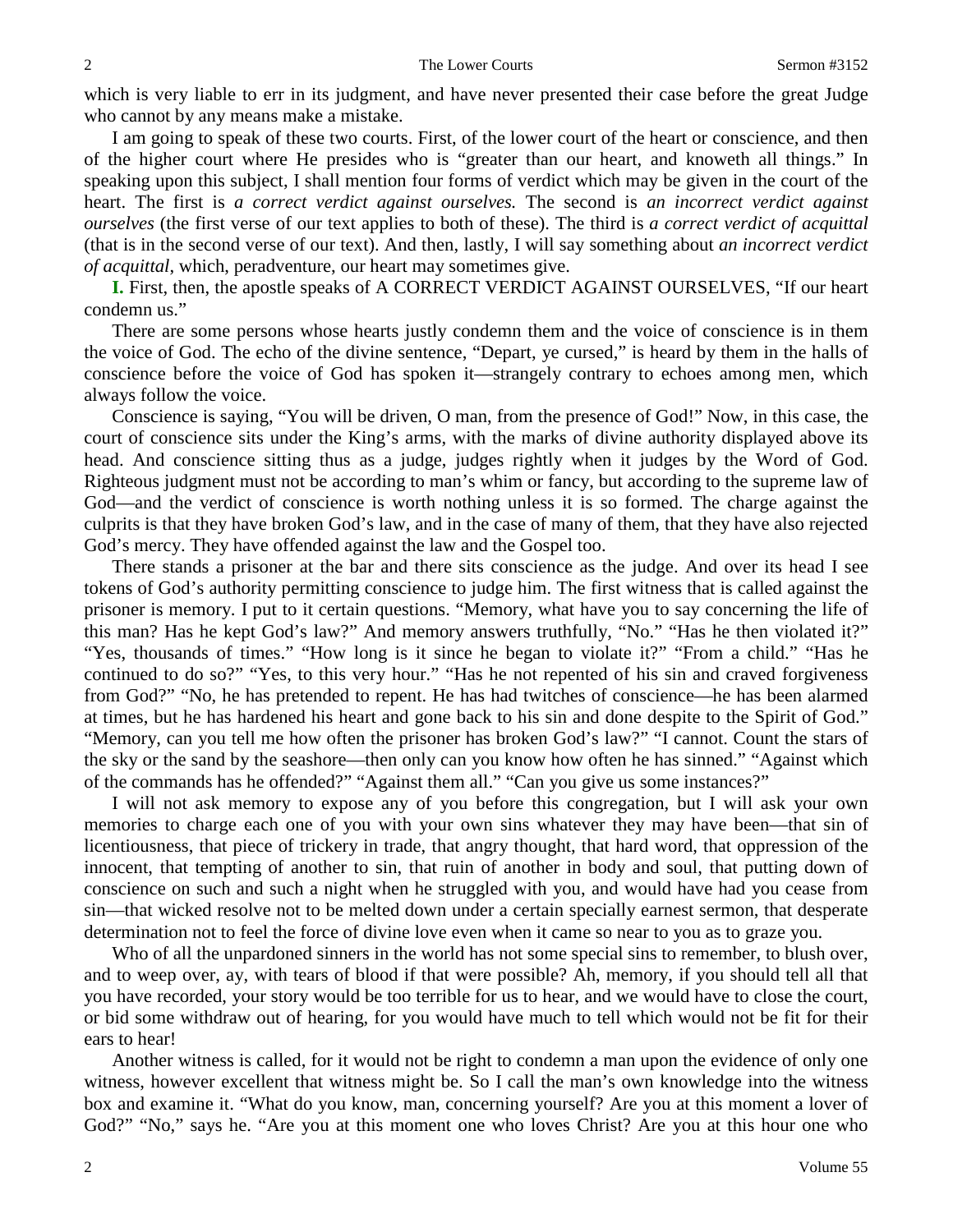#### Sermon #3152 The Lower Courts 3

desires to be reconciled to your Maker? Do you desire to glorify God? Do you desire to overcome all sin and to live in perfect holiness?" The answer is a negative in every case and the Judge hears this. It is not merely what the man has done, but what the man is—not merely what he was yesterday, or in his youth, but what he is today. He is still an enemy to his God and he has no love to his Maker. He is still content to lead an unholy life. So in the mouth of these two witnesses his guilt is established.

But there are witnesses for the defense, so let them be heard. These are usually two—self-love and self-esteem. The man pleads that he is no worse than others. Yet a thief would not be allowed to escape punishment if he pleaded, "I am no worse a thief than my brother thieves." The man next says that he has done many good things, as if the keeping of one law of God would be any excuse for having broken another. This is as if the thief should plead before the judge that he was not a drunkard, or if he had committed burglary, that he had not been a murderer. Would this be accepted as an excuse?

Then the man pleads that he has attended a number of outward religious ceremonies—which is just as if a thief should say that he washed his hands every morning and took care to shave himself at certain intervals. What would all that have to do with the offense laid to his charge? If those things were right things for him to do, he did well in doing them, but they could make no atonement for his offenses.

Men will sometimes plead that, after all, it was more their misfortune than their fault that they fell into any sin at all. Yet man never considers such an excuse as that in reference to wrongs done to his fellow creatures—but the law deals with the offenses as having been willfully committed—and even so does God.

The court, after having heard these two lying witnesses, whose testimony is worth nothing, considers its verdict and the heart condemns the prisoner at the bar. Now what says the text? "If our heart condemn us, God is greater than our heart, and knoweth all things." So, if any man or woman here feels self-condemned, how much more must such a one be condemned by God!

If you feel uneasy even now, what cause for disquietude must there be in prospect of the just judgment of God! If your bleary-eyed conscience, which never yet half-opened its eyes, has condemned you, what guilt must God see in you. If conscience has decided against you, knowing only half—nay, perhaps not a millionth part—of your criminality, how certainly will the unerring Judge of all the earth, who knoweth all things, decide against you!

I would like to make those four words ring again and again in your ears, "God knoweth all things." Then He knows the sins that you have forgotten, or that you wish you could forget. Well, even if you have done so, they are fresh in His unfailing memory. Perhaps you cry, in the bitterness of your agony, "Cursed be the day wherein I committed them! Oh, for fountains of water to wash out the damning spots! But though I should redden the Atlantic and with the crimson ocean try to remove the accursed spots of sin, they would still remain. And even though I could not see them, yet still that eye, which through the murky night looks down on all, and sees as through the brightest day, that eye still sees my sins."

"God knoweth all things." That is, He knows all about your sins of omission, the good things that you have not done, the righteous acts which you have failed to perform. He knows what your motives have been. He knows how that apparently good action of yours was based upon sheer selfishness—how your pretended religiousness was, after all, only varnished hypocrisy.

O sirs, unless this blessed Book is all fiction, there are some of you who are great fools, for while you are condemning yourselves, you are calmly sitting down in prospect of the eternal judgment as if you thought that God would acquit you! You have lost the case in the lower court, where the judge is partial and would give a verdict in your favor if possible. How then will you dare to stand in the higher court, where the verdict *must* go against you if your case remains as it now is?

"Shall not the Judge of all the earth do right?" "If our heart condemn us, God is greater than our heart, and knoweth all things." God grant that these words may not be forgotten, but may they be words that shall awaken some here whom God intends to bless!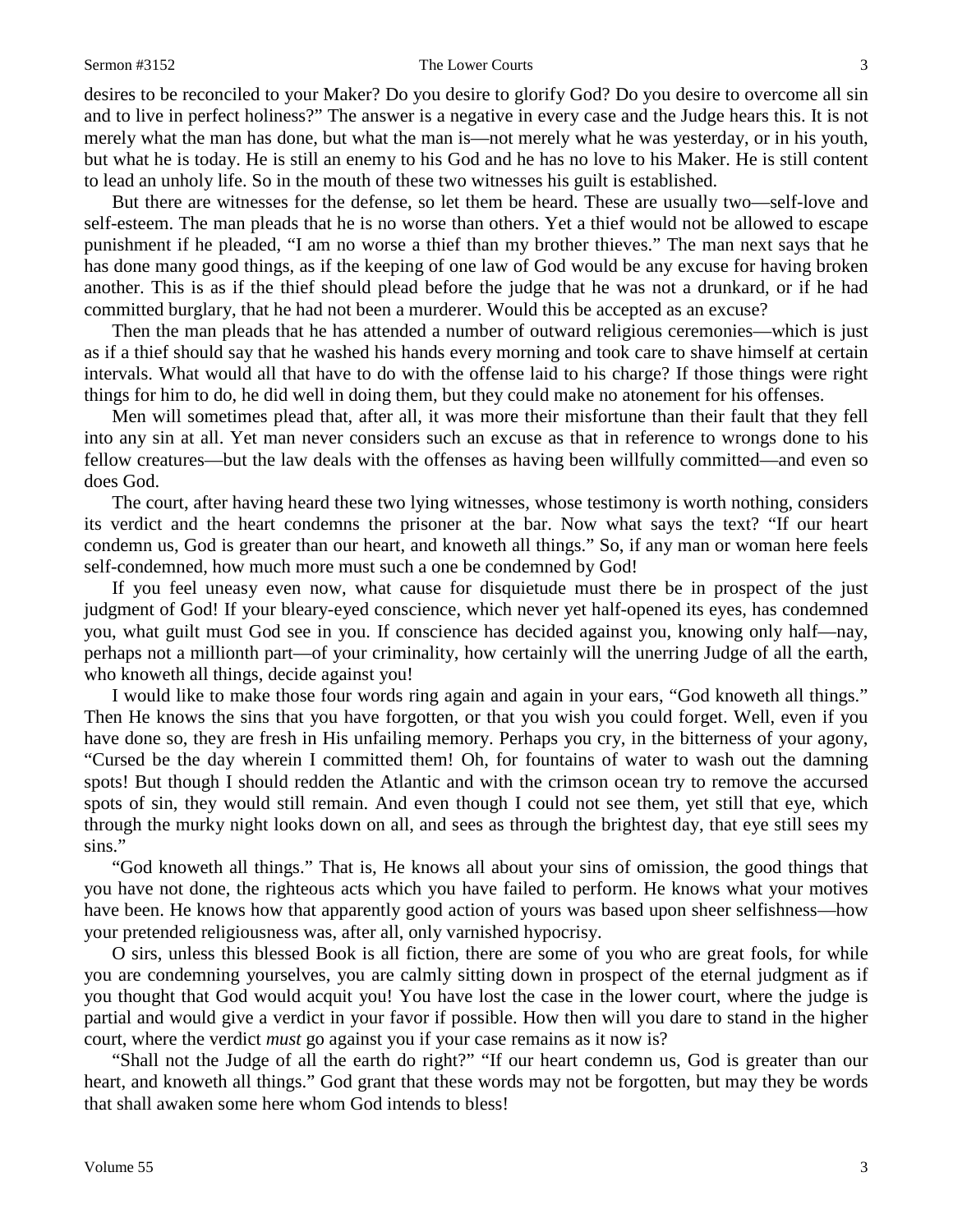**II.** Now I must pass on to the second point—AN INCORRECT VERDICT AGAINST OURSELVES.

Sometimes our heart condemns us, but in doing so, it gives a wrong verdict, and then we have the satisfaction of being able to take the case into a higher court, for "God is greater than our heart, and knoweth all things." This is giving another sense to the passage and almost all the great expositors say that there are two senses here—the legal sense and the evangelical sense.

This evangelical sense was that which Luther was so bold in proclaiming. I will give you the meaning of the text in this way. The question before our heart is—are we Christians or not? Have we believed in Christ or not? Conscience takes knowledge of all our imperfections, failings, shortcomings, and conscience says, "No, the man is not a Christian, he is guilty of such and such sins."

And many a dear child of God, ay, and some of the best of God's children, have often had a verdict in the court of their own conscience which has been adverse to their hopes—the reason being that their conscience has been cognizant of only one side of the case, or they have forgotten some great and important truth, which ought to have been mentioned before the court—and then its verdict would have been different.

I may have here many children of God who are condemned by their own conscience. And if I only looked within my own heart, it would condemn me. If I had to bring the evidences of my salvation from my prayers, my preaching, or my daily actions, my heart would condemn me. New evidence is sometimes brought into court which completely changes the aspect of the case.

I daresay you have sometimes been a juryman and you would not like to tell your brother juryman how many times you have changed your mind while you have heard the evidence. But if you have listened to it attentively, I expect you have had half a dozen different opinions during the trial. You have heard the whole case against the prisoner and you have said to yourself "He's certainly guilty." And you have thought, "Ah, Mr. Foreman, you shall have my verdict against him!"

Then some evidence is brought which throws more light upon the case, and then something else is said in favor of the prisoner and you have said, "Ah, I was too much in a hurry," and before the whole case was finished, you have been quite satisfied that the man was innocent. It is just so with our heart it condemns a man when it has only heard half the evidence. But happily, "God is greater than our heart, and knoweth all things."

Here is the case. This man, a believer in Jesus Christ, has been guilty of all these sins. He admits that he has. They are very many, and very black, so it is a clear case that he should be condemned. No, it is not, for there is a circumstance that has not been mentioned yet. It is true that the man was deeply in debt to the law of God, but his debt has been paid for him by his glorious Surety—and there is a receipt for it signed by God Himself. Does not that alter the case? The debt is proved, it is true—but as soon as the debt is proved, the receipt is produced to show that the debt has been discharged.

The Christian comes into court and says, "I admit my guilt, but I plead that Christ suffered in my stead. I confess my sin, but I also claim that it was laid upon Christ, and though my heart condemns me, God is greater than my heart, and He does not condemn me, for He looks upon His dear Son and sees me in Him, "accepted in the beloved."

A man is tried for a certain crime, but his counsel assures the court the man who committed that crime is dead and that the prisoner at the bar is not that man at all. A reliable witness is produced who testifies that he knew the other man well, and that he saw him dead and buried. And another trustworthy person declares that the prisoner at the bar is a different man altogether.

So it is with us today—every true believer in Christ can say, "I was verily guilty, but I died with Christ and was buried with Him, and now I am a new creature in Christ Jesus. Old things have passed away and all things have become new. I am no longer what I once was, for I have been begotten again unto a lively hope by the resurrection of Jesus Christ from the dead."

The case against the prisoner stands as it did before, and the heart was right in condemning him—but now there is more light thrown on the subject and he can confidently ask, "Who shall lay anything to the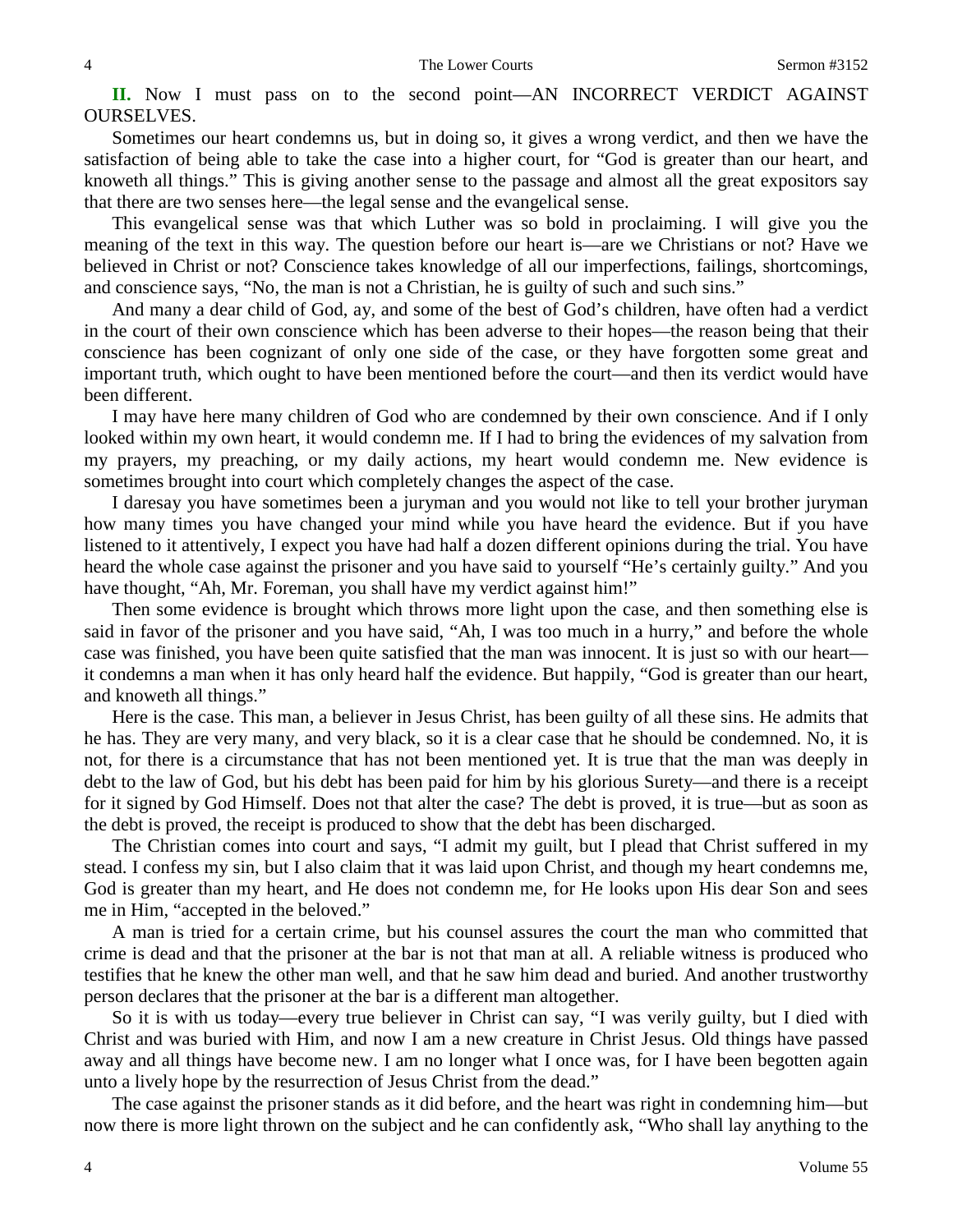charge of God's elect? It is God that justifieth. Who is he that condemneth? It is Christ that died, yea rather, that is risen again, who is even at the right hand of God, who also maketh intercession for us."

Through the death and resurrection of Christ, and our union to Him, so that they are counted as our death and resurrection, we have passed into a state of justification. And through the substitutionary sacrifice of Christ, the sin which was laid at our door has ceased to be and we are accounted righteous through the righteousness of Christ. So that, "if our heart condemn us, God is greater than our heart, and knoweth all things."

Have you ever had a battle (I know you have, if you are a true child of God), with your own evidences? It is usually very poor work to turn over your own evidences. I believe that lawyers enjoy poring over musty old deeds, because there are generally six-and-eight-pences or guineas to come to them as the result. But I cannot say that I am much interested in "rights, easements, hereditaments," and so on—and the experience of reading an old deed is very much like the experience of turning over your own evidences.

You say, "I am a man of prayer." But what kind of prayer was it? Why, your thoughts were wandering all the time you were praying. "But" you say, "I do love God." "Ah!" cries the devil, "and a precious kind of love it is! It needs a microscope to see it if there is any love there at all." "Ah! but I do long after holiness." "You have nobody to bear witness to that but yourself" says the devil, "for as soon as a sin looks attractive to you, though you do not actually go to it, you know that your heart goes after it." "But my faith is fixed on Christ." "Ah! but where does your unbelief go? You would like to trust to yourself after all, if you dared to do so."

Satan can generally beat us in an argument and when our own conscience also condemns us, the best thing is to go straight away to the Court of King's Bench and say, "The devil is too strong for us, so we will go where we can leave our case in the hands of our great Advocate, who is more than a match for Satan."

Then, beloved, God can often see in His people the good which they cannot see in themselves, and I believe He likes best those people who think least of themselves. When you look into the glass, do you see a very lovely face? Ah, then you have never really seen yourself. But if you look into the glass, and see yourself defiled and filthy—and then see the change that Christ works in you—you are one of those whom God loves, because He loves those who are contrite in spirit and broken in heart—and who think meanly of themselves.

"Well," says one, "I never had a doubt about my state. I have always felt sure that I was all right." Then, my friend, if you never had a doubt about yourself allow me to doubt for you. Ah, beloved! it is not high thoughts that prove us to be Christians—it is lying humbly in the dust before the mercy seat that is one of the sure signs that we are the children of God. So although your heart condemn you, as my own heart and conscience have condemned me a thousand times, I trust that you can yet say with me,

> *"I do believe, I will believe That Jesus died for me; That on the cross He shed His blood From sin to set me free."*

Savior, I will trust You and I do trust You. Lost, and ruined, and guilty, and all but damned, I will still trust You—and so You cannot cast me away, for You have promised, "Him that cometh to me I will in no wise cast out."

So, you see, there is a blessedly comforting meaning in these words of the apostle John as well as a meaning that should arouse us all to earnest concern about our real standing in the sight of God.

**III.** Now, thirdly, we have A CORRECT VERDICT OF ACQUITTAL, "If our heart condemn us not, then have we confidence toward God."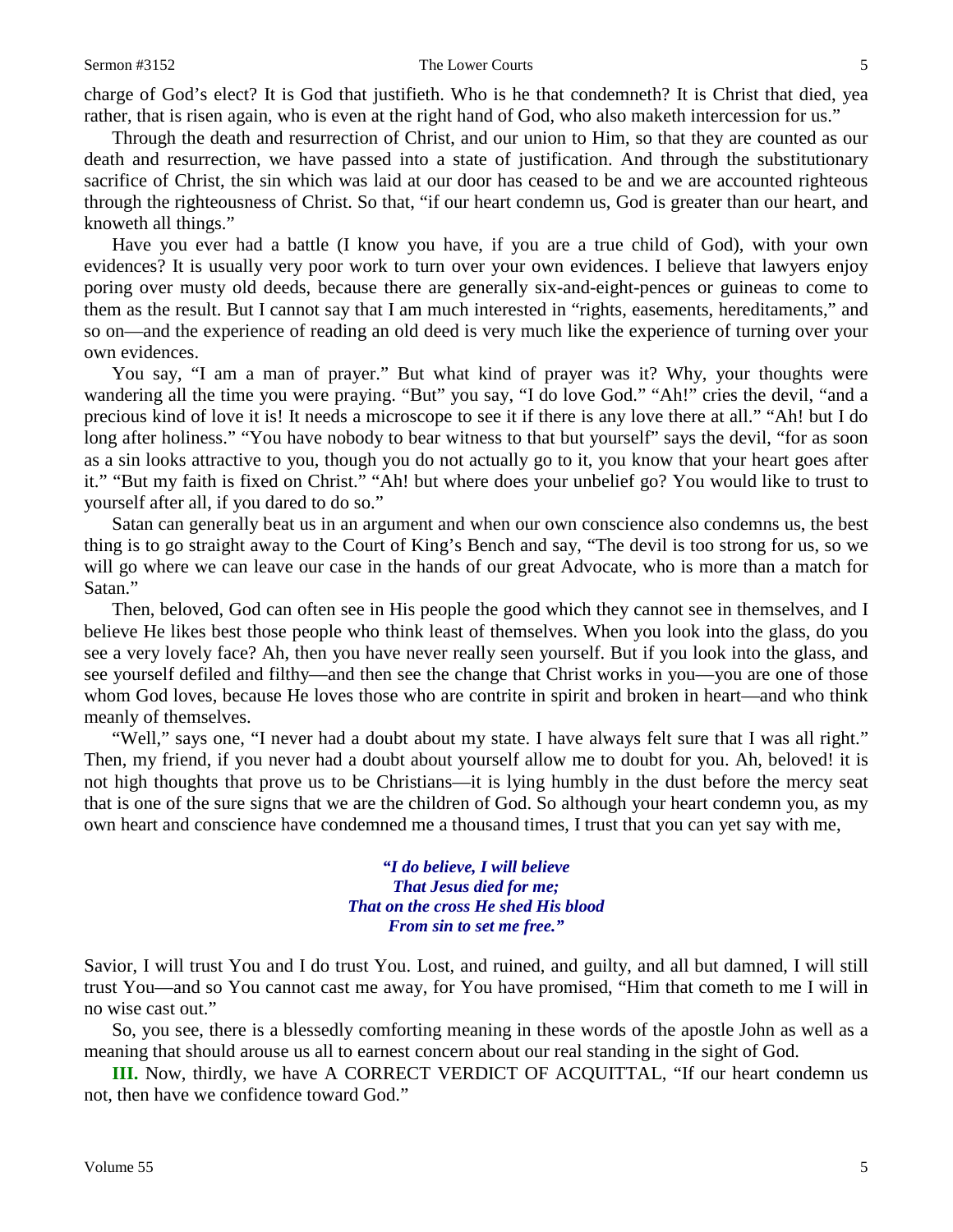When is it that our heart does not condemn us? Of course it always condemns *us* in *some* things. There may be people in the world who are perfect. I should like to have the pleasure of their acquaintance, yet I do not know whether they would like to have the pleasure of mine, for I am afraid that my imperfections and their perfections would make a quarrel before long, and I do not know whether they would not be the people to quarrel first.

Superior articles generally crack the soonest, and whenever a brother has had a very high polish on him, and much varnish of the very first quality, I have generally proved him to be a hypocrite before long. Still, it is not my business to judge him—to his own Master let him stand or fall. If he is perfect, I say again that I should like to know him, for I know that I am not perfect.

But our heart does not condemn us about some things. For instance, we ask, "*Are we really sincere in our profession of religion*?" and our conscience answers, "Yes, we do not make a profession of religion in order to gain by it, nor because it makes us respectable, nor because it brings us comfort and ease. God knows that we do it because we cannot help doing it.

We love Christ and we must take sides with Him, and unless we are utterly deceived, we are sincere in saying that we are followers of Christ." I am putting these words into the mouths of those of you who really feel that you ought to utter them, and I trust that each one of you will join me in saying, "I am a poor lost sinner, but I do trust in Jesus Christ and Him crucified, and I do hang upon Him as the only Savior. And if that be the faith that saves the soul, I certainly have exercised it. I have no reliance on any ceremony, or any doctrine, or anything that I can do, or feel, or say, or be—nothing but the crucified, risen, and glorified Christ is my confidence." Beloved, that is one thing in which our heart does not condemn us.

And then, it is the same when we can add, "With all our imperfections, we feel that *we do love God's people and we do love our fellow men.* We desire to relieve their distresses as far as we can, and as much as lies in us, we desire to promote the happiness and comfort of others." If a man cannot say this, he cannot claim to be a Christian, because any man who lives for himself is no more a Christian than the devil is.

The first object of the Christian is to glorify God, and the next object is to make other people happy. Those who never study other people in the household, but are selfish, and let their narrow soul be confined within their own ribs, have nothing about them in common with a real Christian. If a man truthfully says, "I love others and I especially love the saints of God," then he may say that his conscience does not condemn him.

I am not saying this on my own authority. Let me turn your attention to a few of the verses preceding our text, reading from the fourteenth verse, "We know that we have passed from death unto life, because we love the brethren. He that loveth not his brother abideth in death...Hereby perceive we the love of God, because he laid down his life for us: and we ought to lay down our lives for the brethren. But whoso hath this world's good, and seeth his brother have need, and shutteth up his bowels of compassion from him, how dwelleth the love of God in him? My little children, let us not love in word, neither in tongue; but in deed, and in truth. And hereby we know that we are of the truth, and shall assure our hearts before him." You see, this is the very evidence that God gives—that by our love to others, our hearts will be assured before Him, and we shall have confidence concerning our own relationship towards God.

There is one other thing about which our hearts do not condemn us—we do feel that *we love holiness and love righteousness.* And though we do not always act as we should, and have to mourn over our sins, yet we hate them and loathe ourselves for going into sin. We would, if we could, have perfect tempers. We would, if we could, act in perfect righteousness towards man, and in perfect holiness towards God.

It is the duty of a Christian to be strictly just in all his business transactions and not to ask, "What is the custom of the trade?" The customs of many trades are dishonest—and the usual modes of carrying them on are little better than systematic roguery. I have heard of men who mark a hundred as a hundred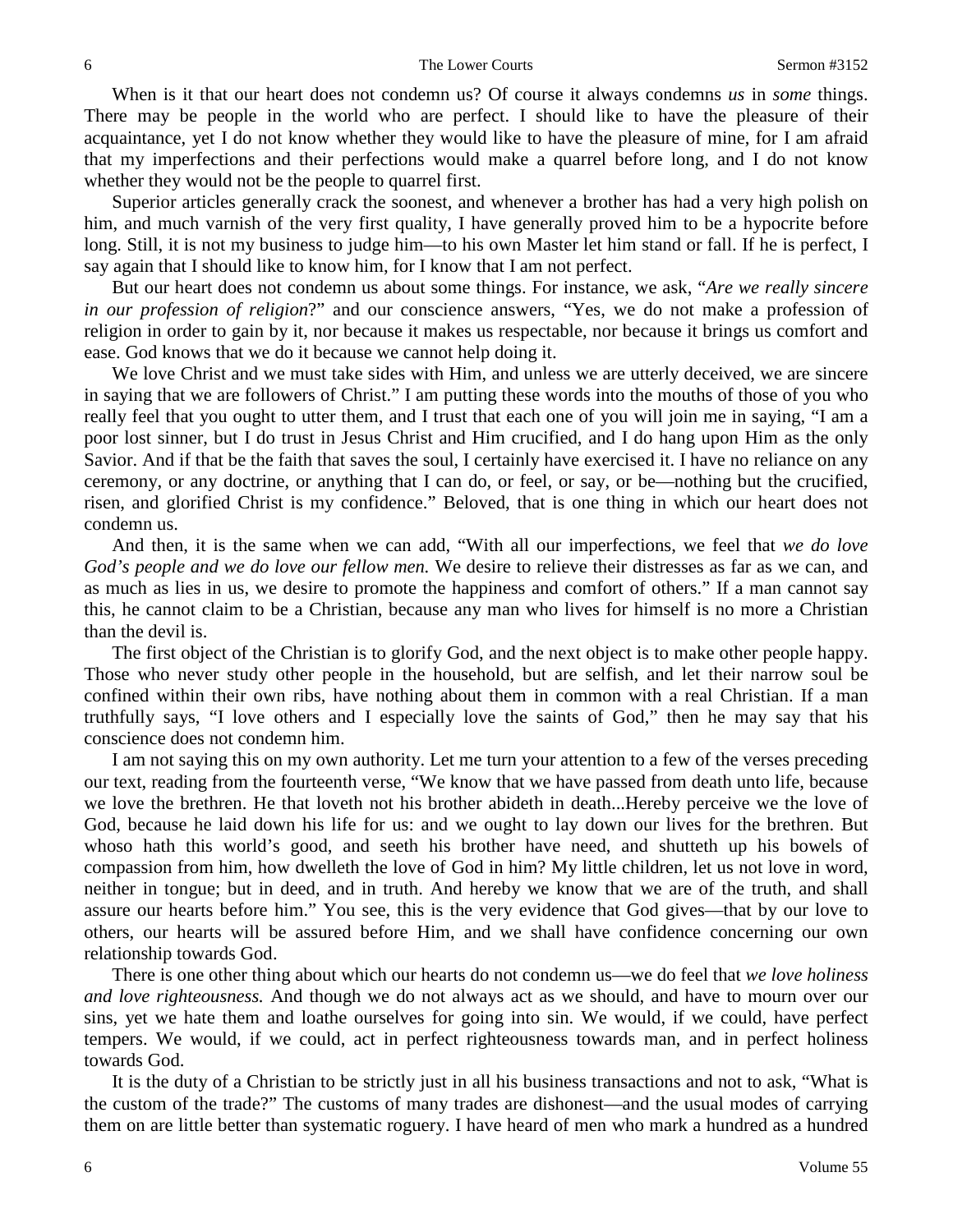and twenty, and who mark goods as of certain lengths when they know they are not of such lengths. And they say, "It is the custom of the trade."

Well, if it be the custom of your trade to lie, remember that it is God's custom to send all liars to hell. A Christian has no right to lie even if all the world should concur in the lie. He should say, "No, I serve the God of truth, and come what may, no falsehood shall defile my tongue, for Christ has cleansed it and made it His own."

Our text says, "If our heart condemn us not," and we thus know that we are God's children, "then have we confidence toward God." I wish I had an hour in which to preach upon this part of the text, though I daresay you do not. But these words are full of comfort, "then have we confidence toward God."

The man who has a clear conscience, like a little bird, to sing in his heart, has confidence toward God in this way. He knows that he is the Lord's and that God loves him. He knows that God will not do him any hurt, and will not suffer the devil or anyone else really to harm him. He knows that God is blessing him and will continue to bless him. He knows that God is his Father and his Friend, and he therefore goes to God in great confidence about his troubles and tells them all to Him.

He has much confidence in prayer and he may talk to God in prayer in a way which other people may think too familiar, yet it will not be so. His heart is right with God and therefore he has confidence toward God. He does not doubt God's faithfulness, or God's truth, or God's power, or God's veracity. He simply confides in God and lets things go as they will, for he knows that God is ruling and overruling all—and he walks through the world with a childlike, restful confidence—knowing that God will keep him and preserve him even to the end.

And when he has to die, he will die in confidence, and when he rises from the grave, he will rise in confidence. And when the world is all ablaze, he will behold the last great conflagration without alarm. And when he stands before the judgment seat of Christ, he will stand there without a tremor. He has confidence toward God, for he has peace within him.

**IV.** Now I have very briefly to speak concerning AN INCORRECT VERDICT OF ACQUITTAL.

There are some persons whose hearts do not condemn them for this reason—*their hearts are hopelessly stolid*. God save you, my dear hearers, from a heart which is so full of pride that it is, as David says, "as fat as grease," from a heart that is harder than adamant, and from a heart that knows it is guilty, but will not condemn itself, but whispers, "Peace, peace," where there is no peace. There are tens of thousands of men walking the streets of London who are living habitually in the worst of sin, yet their hearts are so petrified, and rendered so perverse from everything like right judgment, that they rarely if ever appear to condemn them.

But I take leave to tell them that *what little heart they have left does condemn the,* for this reason, that, when a man's heart is right and does not condemn him, he has confidence toward God. Ask these men whether they have any confidence toward God. "God!" say they, "do not let us even hear His name. How do you know that there is a God?" Such men never feel so easy in mind and never are in such an argumentative mood as when some precious philosopher attempts to prove that there is no God—that is the very thing for them.

Would not the devil's children ring all the bells for many a day if they could but prove that there was no God? What a jubilation there would be among the rogues, thieves, vagabonds, and skeptics if they could once feel sure that there was no God! It would be the worst thing that could possibly happen to us who love Him, but to them it would be the best thing that could happen according to their notions. And why? Because there is something within their heart that tells them, after all, that they are not right—and as they do not want to get right, they try to persuade themselves that there is no God. That is their way of getting a little sleep for their conscience.

But they are not really as quiet as they think they are. Supposing I were to ask such a man, who was so quiet and at ease, whether he would mind sitting down for half-an-hour when he got home, and look into futurity, and seeing whether there is a judgment, a heaven, and a hell—what would be the result?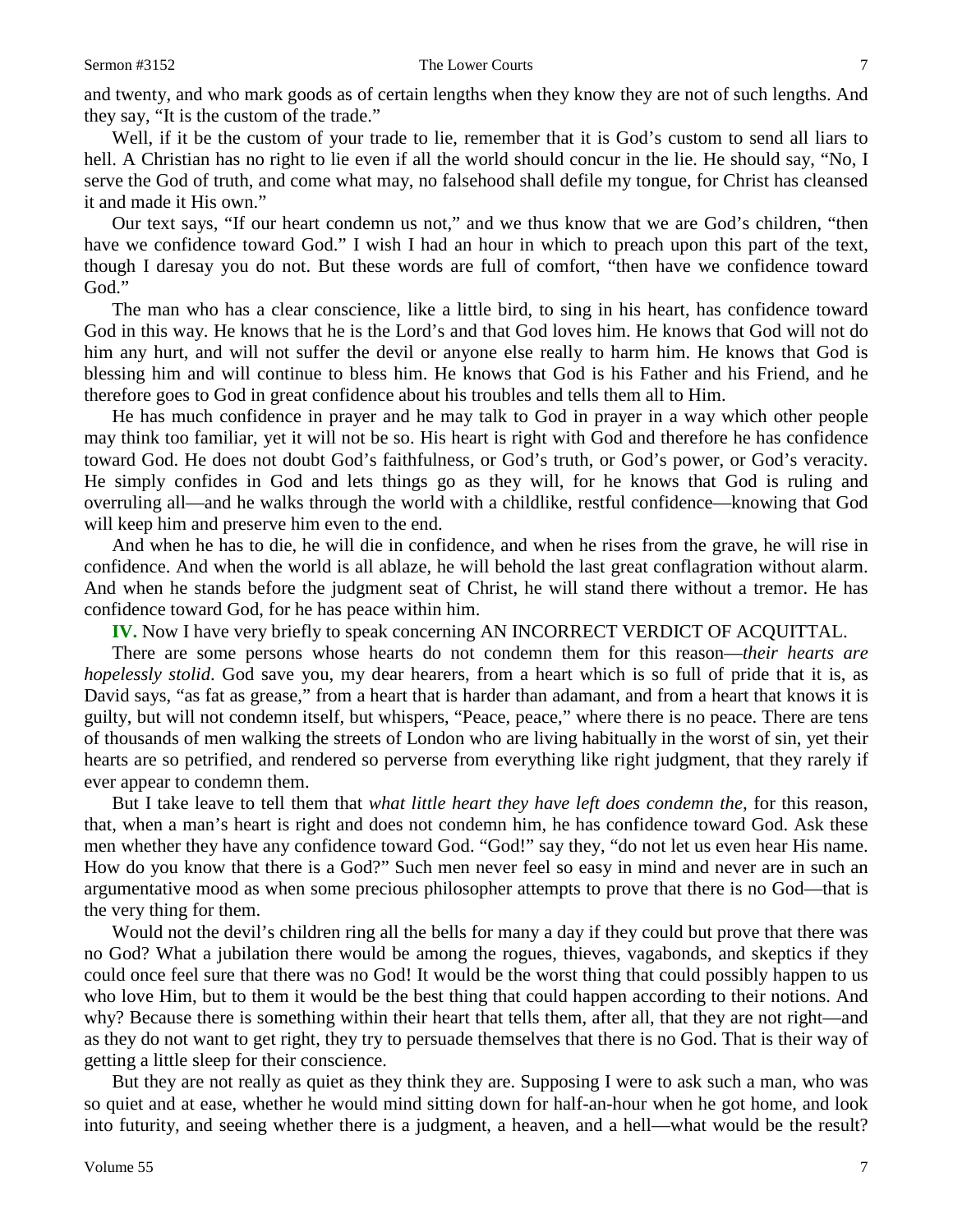"Not I," says he, "I am not going to bother myself about such things as those." It is said that you ought not to talk about the gallows if you know that there is anybody present who had a relative who was hung.

And these men, in like manner, do not like us to talk about judgment, heaven, and hell. O sirs, you are like the silly ostrich that buries its head in the sand and hopes that nobody will see it. Why, if there be no such things, it will have done you good to have thought about them, and to have confirmed yourself in the notions of which you boast so much.

I also ask you to do another thing. You say that your heart does not condemn you, but will you for a little while contemplate death? We will let judgment alone for a minute. I suppose you believe that you will die—you have not yet discovered a patent for the preservation of highly-cultured intellects from the vulgar hands of the sexton? You do not expect that education will keep you out of the tomb. So will you think about death?

"No," says the man, "I shall do nothing of the sort. It would give me the blues for a week." Ah, I see, I see! Your conscience has not acquitted you, after all, for, if it had, you would not be so unwilling to think about death. *I* do not object to think of death and there is no believer in Christ here who objects to thoughts of death, but rather we pray, "So teach us to number our days that we may apply our hearts unto wisdom."

There must be something radically wrong about that supposed ease and peace of mind which will not bear contemplations of death and judgment. The fact is, you are condemned by your own heart, for if you were not, you would have confidence toward God. And let me assure you that those who have once experienced confidence toward God greatly rejoice in it. It is the joy of life and it will light up even the dark valley of death. Confidence in God is, in fact, the beginning of heaven, and I think it is a part of the very fruition of heaven itself.

God bless you, dear friends! May we all be led to faith in Jesus Christ! Remember that there is salvation in Him. Whoever trusts Jesus Christ is saved. Whoever relies upon His finished work shall never come into condemnation, and even though his heart may sometimes accuse him, Christ will clear him from all guilt through His own most precious blood. May this be the happy portion of each one of you here! May each one to able to say,

> *"In Christ I have believed, And through the spotless Lamb Grace and salvation have received, In Him complete I am."*

In closing my sermon, I ask every individual here that old and personal question, "Do *you* believe on the Son of God?" Somebody says, "Yes, I do believe in Him, glory be to His holy name." I hope there are many in this place who can truly say, "With all our hearts we do believe in Jesus Christ our Savior. We have a thousand infirmities, but we do trust in Him."

Just a notch lower there is one who says. "I do believe in Jesus, but not as fully as I should like to." Ah, well, dear brother, faith grows if is true faith. That is a good prayer, "Lord, I believe; help thou mine unbelief." I expect you will get higher by and by, and be able to say, "I know whom I have believed, and am persuaded that he is able to keep that which I have committed unto him against that day."

Another friend says, "I hope and trust that I do believe in Jesus." Brother, get out of that stage, I implore you. I never like to "hope and trust" in that fashion. When I get to bed at night and say to myself "Did I lock the door?" I am not content to lie there and say, "I hope and trust that I did." There may be a thief in the garden, so it will not be safe for me to "hope and trust" that all doors and windows are properly fastened. We like to be sure about these less important matters—how much more ought we to be sure about the salvation of our souls!